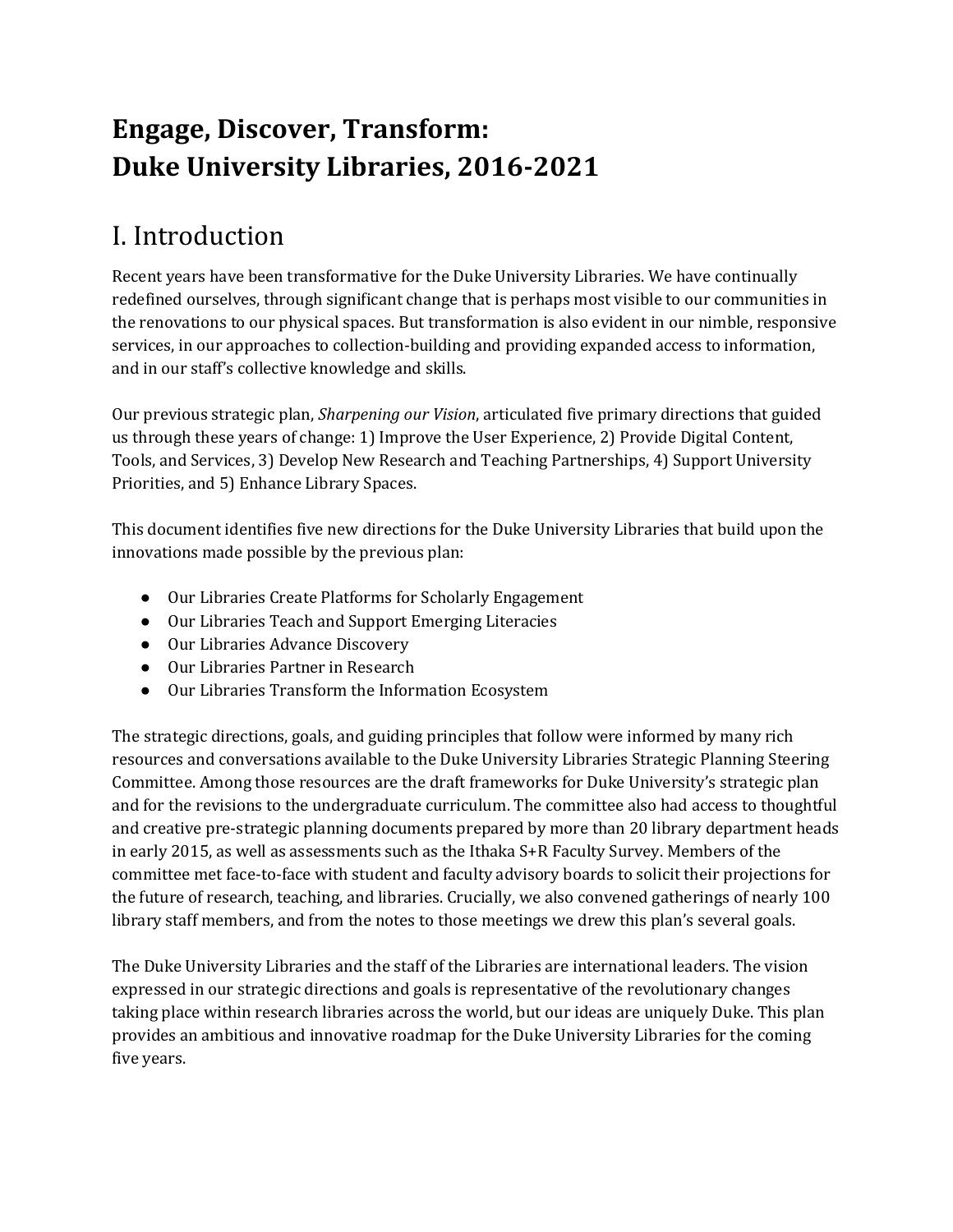# II. Guiding Principles

Our goals can only be achieved within a culture that embraces the principles found below. These principles define who we are and who we strive to be. They inform the five strategic priorities and goals that follow, and will guide our actions and decisions as we implement this plan.

**We design and deliver user-centered services:** We are responsive, innovative, and rigorous. We are dedicated to collaborating with patrons to achieve their learning objectives and research goals. We are committed to providing outstanding service based on respect and empathy for the diverse backgrounds and needs of our community. We work as a team to guide, instruct, consult, and partner with our users. We are integral to our patrons' pursuit of scholarship, and we anticipate and advocate for their needs in an ever-changing information landscape.

**Staff development leads to innovation:** We foster a work environment that promotes learning, intellectual growth, and skill development in our workforce in order to keep pace with constant change. We empower all staff to explore, experiment, and cross boundaries. We leverage professional development to provide a more expert, informed, and innovative organization to support and collaborate with tomorrow's faculty and students.

**Diversity strengthens us:** We rely on diverse opinions, backgrounds, and experiences to make better decisions and invigorate our organization. We are inclusive, supportive, and respectful, ensuring that all points of view are heard and understood. We seek to reflect the diversity of our patron communities in our services, collections, staff, and spaces. We build, maintain, and provide access to an international and multilingual collection, representing the broadest possible spectrum of cultures, ideas, and information.

**We cultivate and connect communities:** As new technologies and spaces enable new ways of networking, and as Duke University itself becomes increasingly global, our understanding of who comprises our intellectual communities evolves. We take pride in our ability to identify, engage with, and support the many learning, research, and service communities thriving at Duke, in Durham, in the Triangle and beyond. The Libraries serve as a physical and intellectual hub, facilitating connections, collaborations, and interdisciplinarity.

**We break down barriers to scholarship**: We recognize the incalculable benefits that open access, open source, and open standards confer, and we prefer their use whenever appropriate. We support and advocate for openness in all forms. We actively participate in regional and national organizations, and we partner to ensure the proper stewardship of the world's cultural heritage. We encourage patrons and partners to embrace an open mindset to scholarship, increasing their work's impact on knowledge and society and empowering those who follow in their footsteps.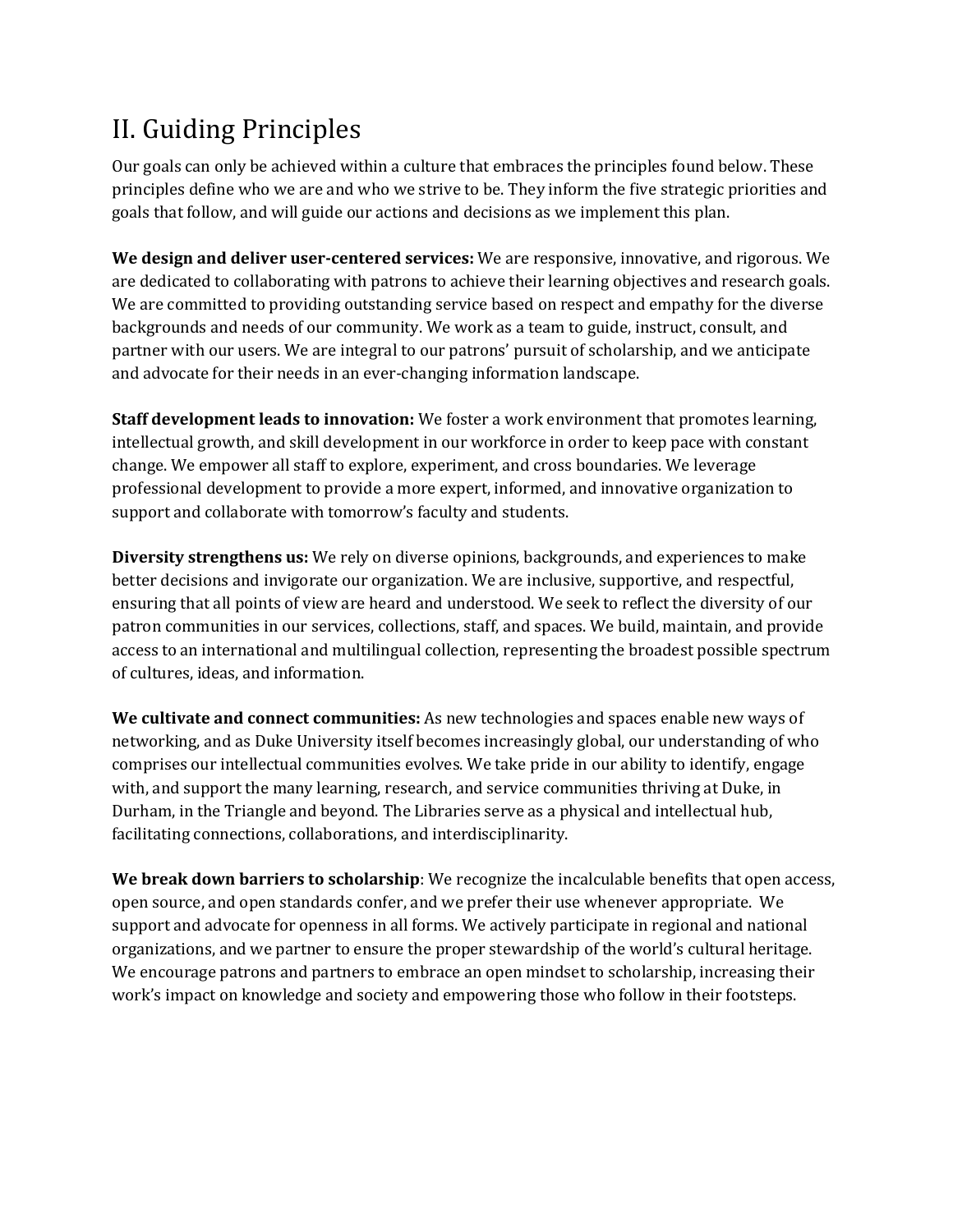# III. Strategic Priorities and Goals

### **1. Our Libraries Create Platforms for Scholarly Engagement**

We strive to be a virtual and physical communal space that provides high-quality teaching, research, and publication environments. We will provide platforms for collaborating, creating, collecting, exhibiting, and communicating new forms of scholarship and expression. We will build and cultivate online environments where patrons can view, discuss, annotate, and/or interact with digital objects. We are a host within an international library network that gathers and curates collections while preserving them for future users.

#### *Goals:*

- 1. Develop the Duke Digital Repository to support all formats of research and scholarly work, increasing the diversity of resources for scholars and expanding the Libraries' capacity to store, publish, and publicize unique digital and digitized collections.
- 2. Expand the Libraries' role in open access and web publishing in order to increase the scope of freely available digital resources and support scholarship at Duke.
- 3. Expand the DUL's digital content capturing tools and services in partnership with local, regional, and national research communities to contribute to the international effort to archive digital content and to ensure that Duke community needs and interests are represented in that effort.
- 4. Enhance the services and spaces of Lilly Library and Duke Marine Lab Library to provide excellent research and learning environments and to support scholarly engagement.

## **2. Our Libraries Teach and Support Emerging Literacies**

Our communities look to us to help them understand, utilize, and transform information, both within the curriculum and beyond. As modes of information gathering and processing change, we must embrace and support evolving practices. We will educate successive generations of students and scholars, developing their fluency in technological, data, visual, and cultural literacies. We will bridge the gaps between these new literacies and those we have traditionally supported. We will commit to an ongoing dialogue with the new, in order to remain vital to the scholarly endeavor in all its forms.

#### *Goals:*

- 1. Expand the presence of library staff in the student experience in order to understand and support emerging scholarship, information, data, and literacy needs
- 2. Mentor first-year students in scholarly research and learning practices, embracing and building upon their diverse backgrounds, prior knowledge, literacies, and expectations as they begin their Duke experience.
- 3. Partner with faculty to develop research methods, curricula, and collaborative projects connecting their courses to our collections.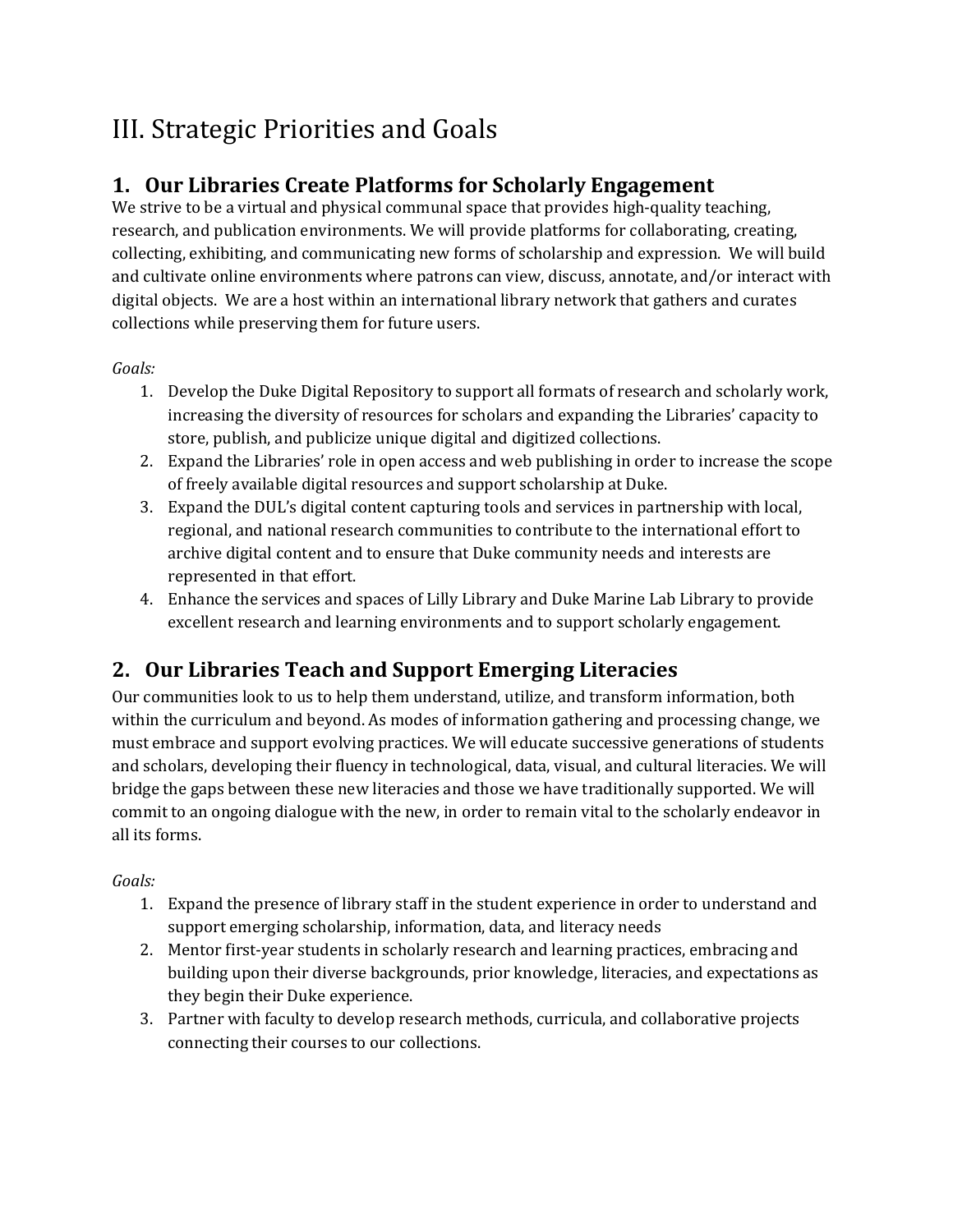4. Enhance the library instruction curriculum, focusing on standards and best practices for pedagogy that will prepare users for lifelong learning in a global and ever-changing research environment.

### **3. Our Libraries Advance Discovery**

New technologies and emerging opportunities for collaboration enable more sophisticated and effective tools for finding and accessing information. We will engage with our communities to build and expand access to collections of global significance and to make information more discoverable, regardless of format, origin, and ownership.

*Goals:*

- 1. Improve discovery and delivery of physical and electronic information resources, including resources that are not held or hosted by Duke University Libraries as well as those that are.
- 2. Improve the discovery and delivery capabilities of the Duke Digital Repository, including the creation of metadata and linkages to catalog records.
- 3. Conceptualize and implement description (cataloging and metadata) in ways that assure its usefulness in and interoperability with national and international discovery systems.

### **4. Our Libraries Partner in Research**

Our engagement throughout the research lifecycle enhances the quality and impact of researcher projects and student scholarly expression. We actively seek partnerships in scholarly projects in order to expand our involvement throughout the scholarly enterprise.

#### *Goals:*

- 1. Increase awareness of the integrated services the Libraries offer for teaching and research at all levels through broad communication, publicity, and branding.
- 2. Increase support to assist faculty and students with the deposit, preservation and discovery of their research materials, as appropriate, in local or domain-specific repositories.
- 3. Ensure that Libraries staff possess or acquire advanced knowledge of discipline-based research processes, outputs and scholarly communication, in order to become active, contributing members of a research team.
- 4. Highlight and promote the scholarly activities and contributions of faculty, students, and library staff in creative ways through the DUL's public programming and exhibition programs.

### **5. Our Libraries Transform the Information Ecosystem**

As champions of intellectual freedom, we actively represent the interests of Duke University in a global effort to revolutionize the way information is distributed, evaluated, made available, stored, and preserved. Through innovative and broadly collaborative approaches to the creation, collection, and dissemination of knowledge, we work to create a future in which the full diversity of the human record is openly accessible.